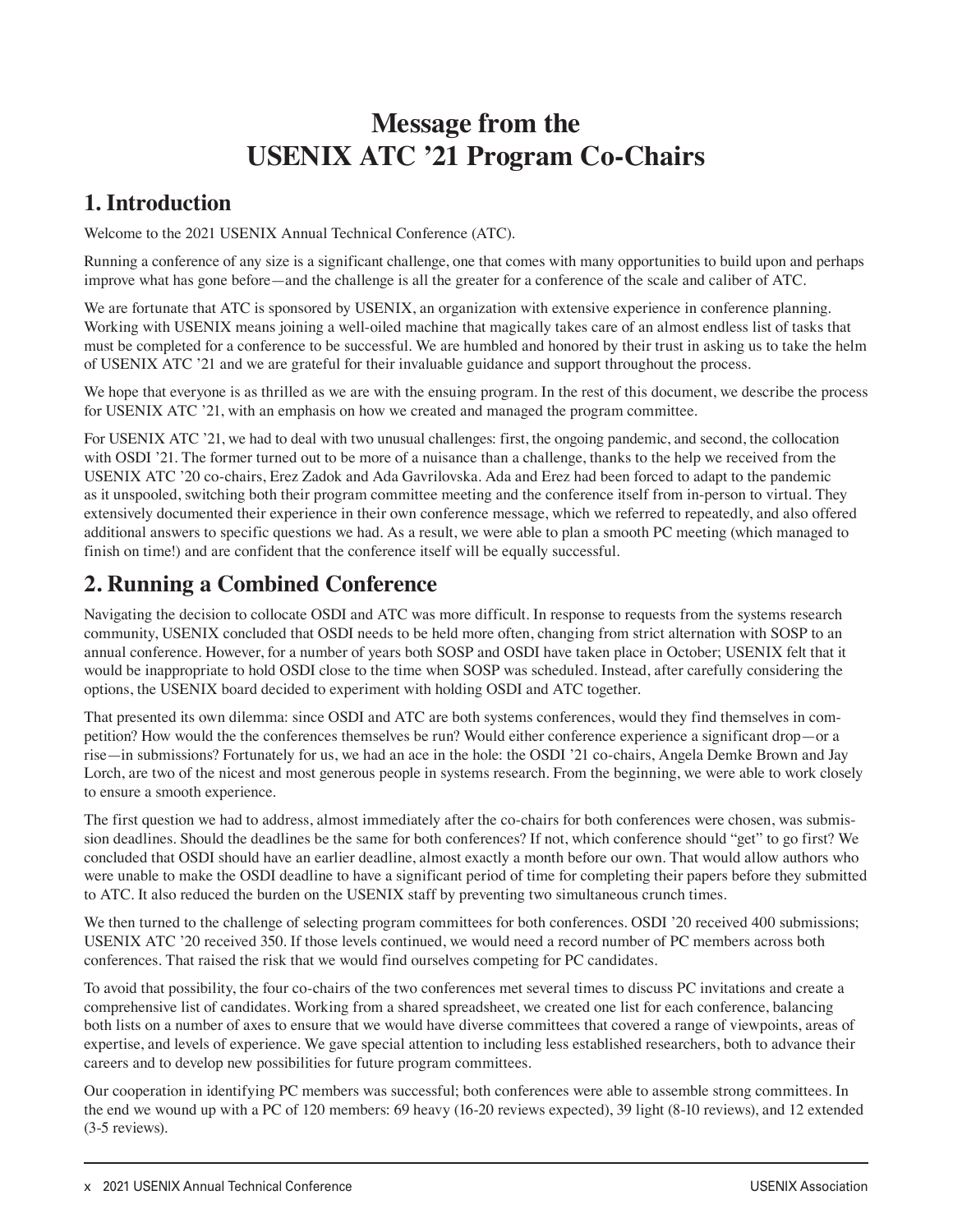After considering previous submission levels and growth, we decided not to assume that either conference would experience a drop in submissions; instead we built a program committee that would be able to handle an increase. That proved to be a wise decision.

# **3. Program Committee**

The most important task that we did as USENIX ATC '21 program chairs was selecting and inviting the program committee. The PC had 120 members, with expertise in a wide range of topics. The areas with the highest expertise among the PC members were Distributed Systems, Storage, Cloud, Architecture, OS, Analytics and Machine Learning. Those fields allowed us to cover most of the submissions well, but we could have used more expertise in Quantum Computing. We also were surprised to discover that we had multiple submissions in the area of Low-Earth-Orbit Satellite Networks; we had to seek additional help on that topic.

In addition to covering a wide range of research topics, we also wanted to ensure diverse representation in the PC across several dimensions:

- Junior vs. Senior members of the community. We believe it is important to invite new community members to take part in the review process. Our PC had 34% junior members.
- Academia vs. Industry. USENIX ATC has broad industry impact, so we wanted to have this duality reflected in our PC membership as well. Industry and Industrial Research Labs members constituted 34% of the PC.
- Women and Under-represented Minorities. The PC representation was 22%.
- Geography. 63% of the PC members are located in North America, 24% in Europe, 8% in Asia, and the remaining 5% in other areas.

The PC was split into three categories, depending on the number of reviews the PC members were able to provide, as well as whether they could attend the PC meeting or not: heavy (up to 17 reviews), light (up to 9 reviews), and extended (up to 5 reviews). The heavy PC consisted of 68 members, the light PC 39 members, and the extended PC 12 members.

We found it important for each PC member to provide us information before the reviewing process started. In particular, it simplified the conflict verification process if each PC member updated their own lists of collaborators and other conflicts. Doing this before the submission deadline is ideal, as it provides the authors the opportunity to double-check the identified conflicts through HotCRP. In addition, the PC members rank their topics of interest from the conference topics. While this step is optional for PC members who spent the time to go through the submissions after the deadline and submit their paper preferences, we asked the PC members who did not to make sure they at least had their topics preference filled in. It would have been impossible for us to assign papers to PC members who had expressed neither a paper nor a topic preference. In retrospect, the PC members who actually took the time to bid on (a larger number of) papers also got a better assignment. In addition, it was easier for us to assign papers when extra reviews were needed.

#### **3.1. Submissions Chairs**

Following the prior two editions of USENIX ATC, we adopted the practice of having two submissions chairs. Alex Conway (VMware Research) and Chris Stone (Harvey Mudd College) provided invaluable support during the USENIX ATC evaluation period. In particular, the submissions chairs helped with the pre-review checks, verified the authors' reported conflicts, helped with checking the quality of the reviews and took notes during the PC meeting. We would not have been able to put the conference together without their able and tireless assistance.

### **4. Review Process**

Perhaps the most important part of putting a conference program together is the lengthy period of peer review. As is common for most large conferences, we divided the review into several steps.

#### **4.1. Pre-Review Quick Checks**

After the deadline passed, we had a total of 341 completed submissions, excluding spurious ones. We divided the papers into four equal groups assigned to the co-chairs and submissions co-chairs for a quick validity check. Each person scanned their pile for several flaws:

• Anonymity violations, both obvious (authors on the title page) and more subtle (self-citation, mention of authors' institutions, etc.).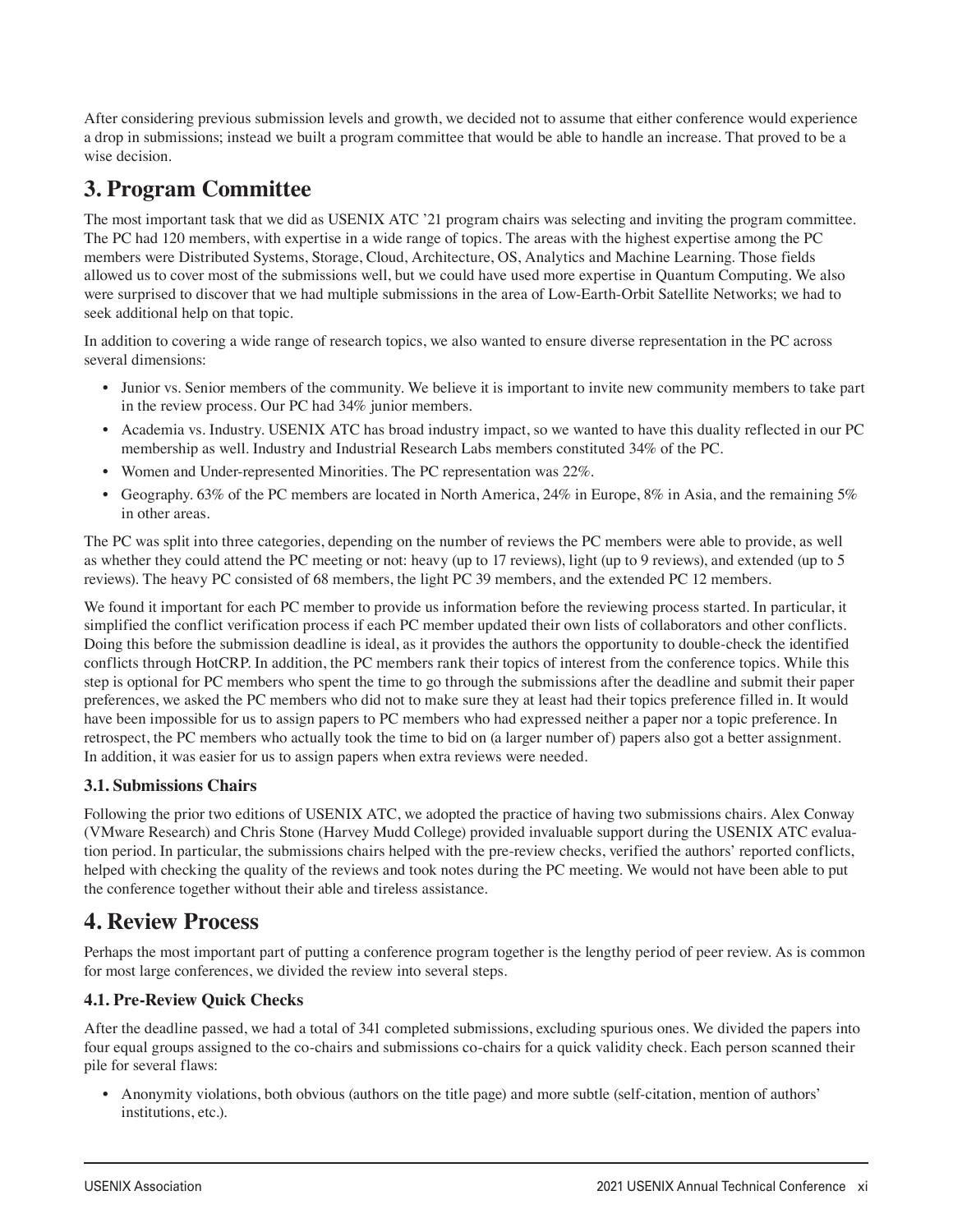- Formatting problems not caught by the automated format checker (e.g. unreadable figures).
- Violations of the Call for Papers, such as appendices following the bibliography.
- Other random submission errors, such as accidentally submitting a version of the paper as supplemental material.

During the quick checks, we also identified an oversight in the Call for Papers. A number of authors had included links to online copies of their source code in their papers. Such links had not been prohibited by the CFP, but they created the risk of an anonymity violations. In addition, since online resources can be modified at any time, there was no way to ensure that they were representative of work done before the deadline. For those reasons, we decided to ask authors to remove those links.

In the end, we rejected one submission immediately because it was too flawed to be rescued and because it violated the anonymity requirement by including the authors' names. We gave the authors of 67 (!) others a brief window in which to correct the problems; all accepted the offer. Although the CFP clearly stated that format violations would result in instant rejection, we chose to be gentle because the violations appeared to be unintentional mistakes rather than an attempt to evade the rules.

Finally, we also reviewed the papers for undeclared conflicts with PC members. That task was eased because the submission form had included a request for DBLP links for all co-authors. Nevertheless, that task was a major one, and we hugely appreciate Alex and Chris for carrying it out. We added a number of new conflicts into HotCRP, and notified the authors so that they would be more careful in the future.

#### **4.2. Review Timeline**

The review process was scheduled over two rounds, with ample discussion time after each round. The discussions were very useful not only because PC members had time to read each other's reviews and reach a common decision, but also because it gave us time to supplement reviews where necessary by asking other PC members or external reviewers. For example, it was necessary to supplement reviews when a paper had lower reviewer expertise, or when the reviews were late or missing. We advise future co-chairs to allow for these buffer periods as well, while still enforcing the round deadlines.

#### **4.3. Review Sequence**

Once we had 340 conforming submissions, we assigned reviews to the members of the program committee. In the first round, heavy PC members were assigned 10-12 papers, with proportionally fewer going to light and extended members. Each paper received three first-round reviews. An unexpected issue arose when one member was forced to withdraw from the PC due to serious health issues. We are hugely grateful to Reto Achermann, David Cock, Dave Dice, and Scott Stoller, who were willing to accept an additional assignment on insufficient notice to help out.

After the round-1 reviews arrived, we held brief online discussions to decide which papers would advance to round 2. We took a cautious approach, leaning toward advancement for papers that had received at least one weak accept and papers where no reviewer had rated themselves as having high expertise in the area. At the same time, though, we were cognizant of the fact that we were planning to send round-1 reject notices right away (rather than waiting until after the PC meeting), since rejected authors generally prefer to receive the news early so that they can begin work on a revision. In the end, 178 papers advanced to the second round.<sup>1</sup>

Papers rejected in round 1 did not have the option to provide an author response, due to the early notification. We found that a small number of the authors of the papers rejected in round 1 would have preferred to take the option of a later notification, so that they could have the chance to submit a response to the reviews. Thus, future chairs might consider incorporating an option to choose between early notification and response at submission time, or adding a response period to round-1 rejected papers.

For the papers that advanced, we solicited brief (500-word) responses to the reviews from the authors. Unfortunately HotCRP does not enforce the word limit, and some authors went far over. Nevertheless, the program committee found the responses useful in a number of cases, and some papers were accepted at least partly based on the clarifications given in the responses.

Each round-2 paper received at least two additional reviews, so that in the end every paper had at least five<sup>2</sup>. After those reviews were in, we again held online discussions to divide the papers into three categories: clear accepts, clear rejects, and those that needed in-person discussion at the online PC meeting. In several cases we asked for additional reviews from experts in the area, either on the PC or external.

<sup>&</sup>lt;sup>1</sup> A few were advanced despite low ratings because some reviews were still missing at the deadline.

<sup>2</sup> The papers that would have been rejected in R1 but for their late reviews were an exception, having only 3 or 4 total reviews.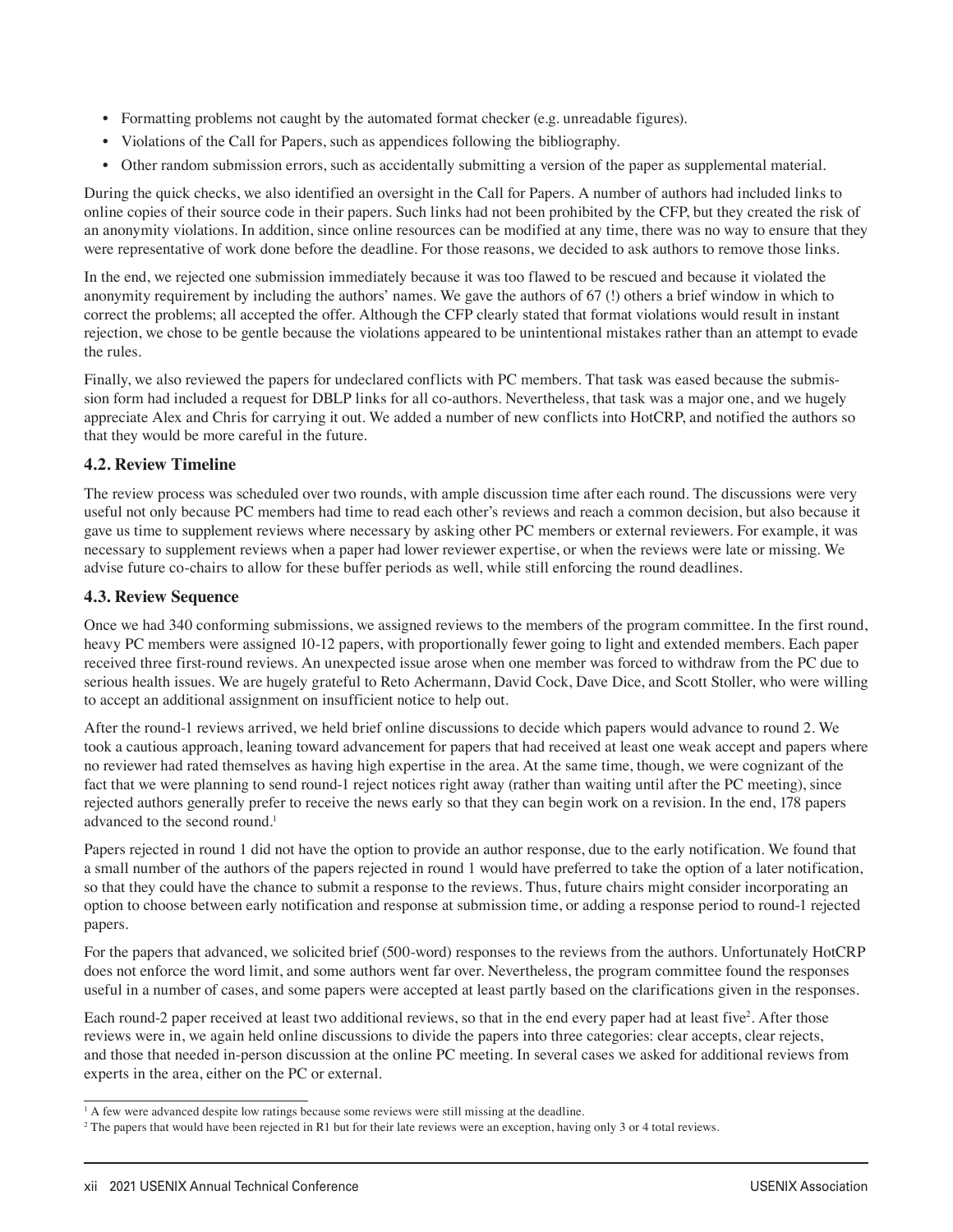#### **4.4. PC Meeting**

In the end, we wound up with 52 papers that needed discussion by the program committee. We had planned from the first to hold the PC meeting online over a period of two days. Inspired by USENIX's conference-scheduling practices, we decided to limit the meeting to five-hour slots, running from 7:00 am to noon Pacific Time; those times are acceptable on the West Coast of the U.S., pleasant on the East Coast, and not horrible in Europe. Unfortunately they work less well in some other locales (e.g., 7:30 pm to past midnight in India, midnight to 5:00 am in Korea, and 1:00 am–6:00 am in Eastern Australia).

To deal with the time-zone problem, we polled the PC members to ask where they would be on the days of the meeting. We then hand-scheduled the papers for discussion on a rolling basis, beginning with those that had reviewers with the most challenging time zones so that those people could leave the meeting as soon as possible. The approach worked effectively, but only because of the heroic efforts of our distant PC members to stay up far beyond what most of us would consider a reasonable time.

In past face-to-face PC meetings, a significant amount of time was lost moving conflicted members in and out of the meeting room; HotCRP offers an option to automatically generate a schedule that minimizes such motion. We discarded that option in favor of accommodating time zones; we created a single Zoom breakout room named "Hallway" and used it for conflicts. That worked well; we were usually able to move people into and out of the room in 10–30 seconds so little time was lost.

Given necessary overheads such as introductions and breaks, we wound up with about 10 minutes to discuss each paper. As is common in PC meetings, discussions of the early papers often ran over, but the committee gradually developed a sense of timing so that we finished the first day's work on schedule. As is also common, the reviewers of a few papers came to an accept/reject decision overnight, and in the end we were able to finish slightly early.

### **5. Statistics**

It has become traditional to offer a number of statistics about the submissions and the review process. Some of the numbers are impressive:

- 341 submitted papers (25 short)
- 64 accepted (1 short), 277 rejected (23.1% acceptance rate)
- 119 PC members wrote 1357 reviews
- 750,218 total words in reviews

As has been common in recent years (and not just in ATC), short papers faced something of an uphill battle, with only a 4% acceptance rate. We encourage future chairs to consider whether the short-paper category is a good idea.

### **6. Conference Plans**

Although we are writing this message well in advance of the conference, we are looking forward to a few changes that we hope will make it run smoothly and improve the virtual conference experience for attendees:

- Before the pandemic, several conferences had run successful experiments with "preview sessions" aimed at new attendees. The goal of these sessions was to provide enough background for the uninitiated to understand a group of papers being presented during the conference. This year, we have asked some PC members to create similar previews that will be posted in advance of the conference itself. The preview session will cover common topics from both USENIX ATC and OSDI.
- One of the most important things that was lost in the shift to virtual conferences was the so-called "hallway track" the break times during which attendees mingled, met new people, and discussed research ideas. There have been several attempts to find substitutes, including extended Zoom sessions, Zoom breakout rooms, and Slack channels; however, none of these options have been entirely satisfactory. At USENIX ATC and OSDI, we will be experimenting with a new option, ohyay.co, which we hope will provide an attractive and fun alternative where small groups can interact with each other in a productive fashion. We want to provide a more interactive environment for attendees to replicate the informal discussions that would normally happen at the conference, as well as provide additional time for authors to answer questions and discuss their work in a smaller group setting.
- Several editions of OSDI have implemented a successful mentoring program—matching students with senior researchers and facilitating 1-1 discussions outside the conference program. A few USENIX ATC '21 PC members are collaborating with OSDI '21 PC members to create a common mentoring program for both conferences.